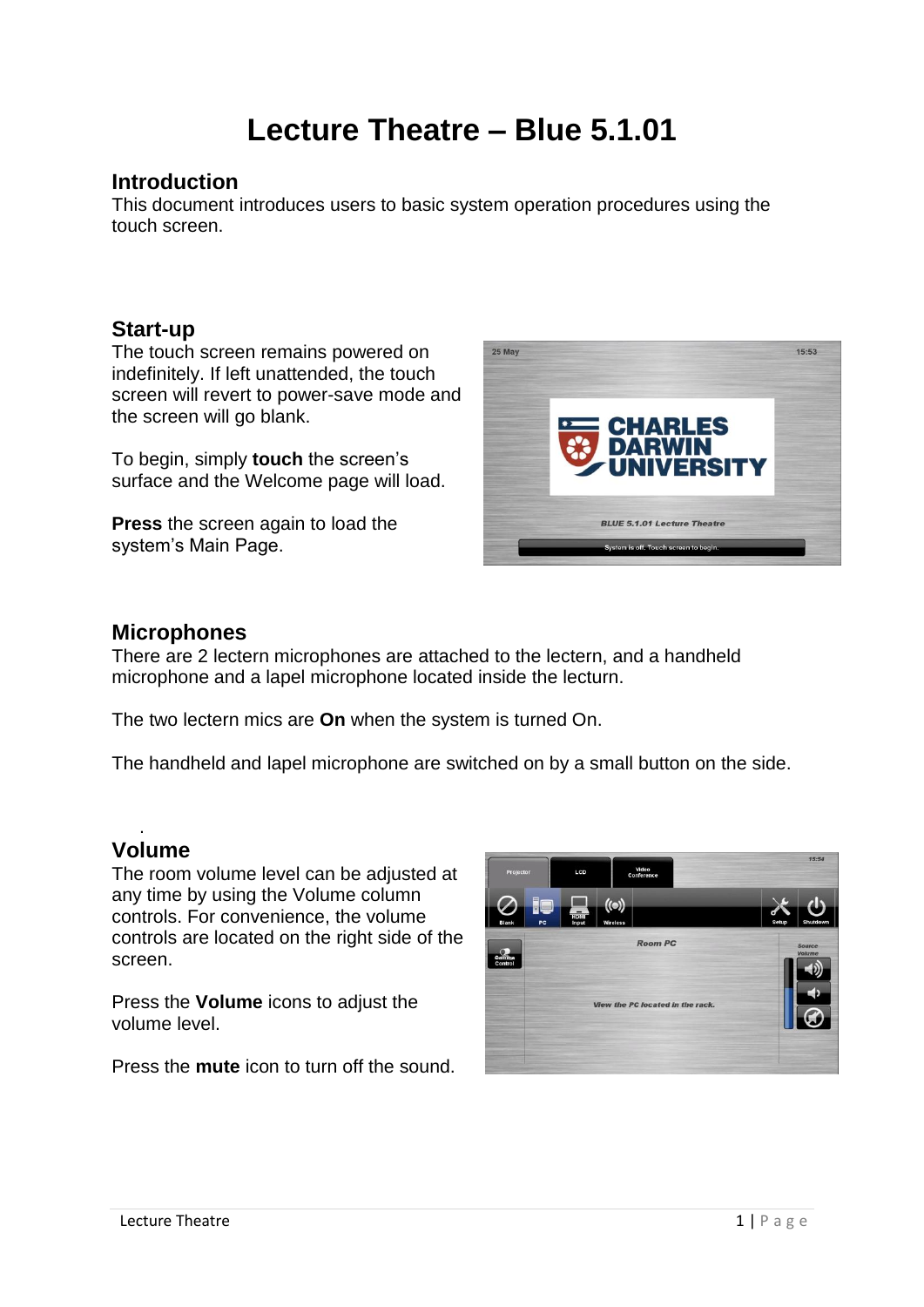## **Collaborate/Web Conference Camera Control**

The audio-visual system is equipped with two video cameras which can be controlled using the touch screen panel.

The camera remote allows the presenter to walk freely and select the cameras without going to the touch panel.

- 1. Select the **Camera Control** icon.
- 2. Select a **Camera** icon.
- 3. Use the **Pan / Tilt** and **Zoom** to position the camera.
- 4. Select a **Preset** icon to move camera to a saved position.
- 5. To save a preset, press the **Store Preset** icon followed by a **Preset** icon.
- 6. Press the **Done** icon to close the pop-up window.



# **Presentations – Selecting and Operating Sources**

## **Projector Tab**

## **PC Presentation**

The audio-visual system is equipped to display computer presentations from the House PC located in the lectern.

## **PC Presentation Procedure**

- 1. Select the **Projector** tab.
- 2. Select the **PC** icon.
- 3. Press the **Blank** icon to blank the display.

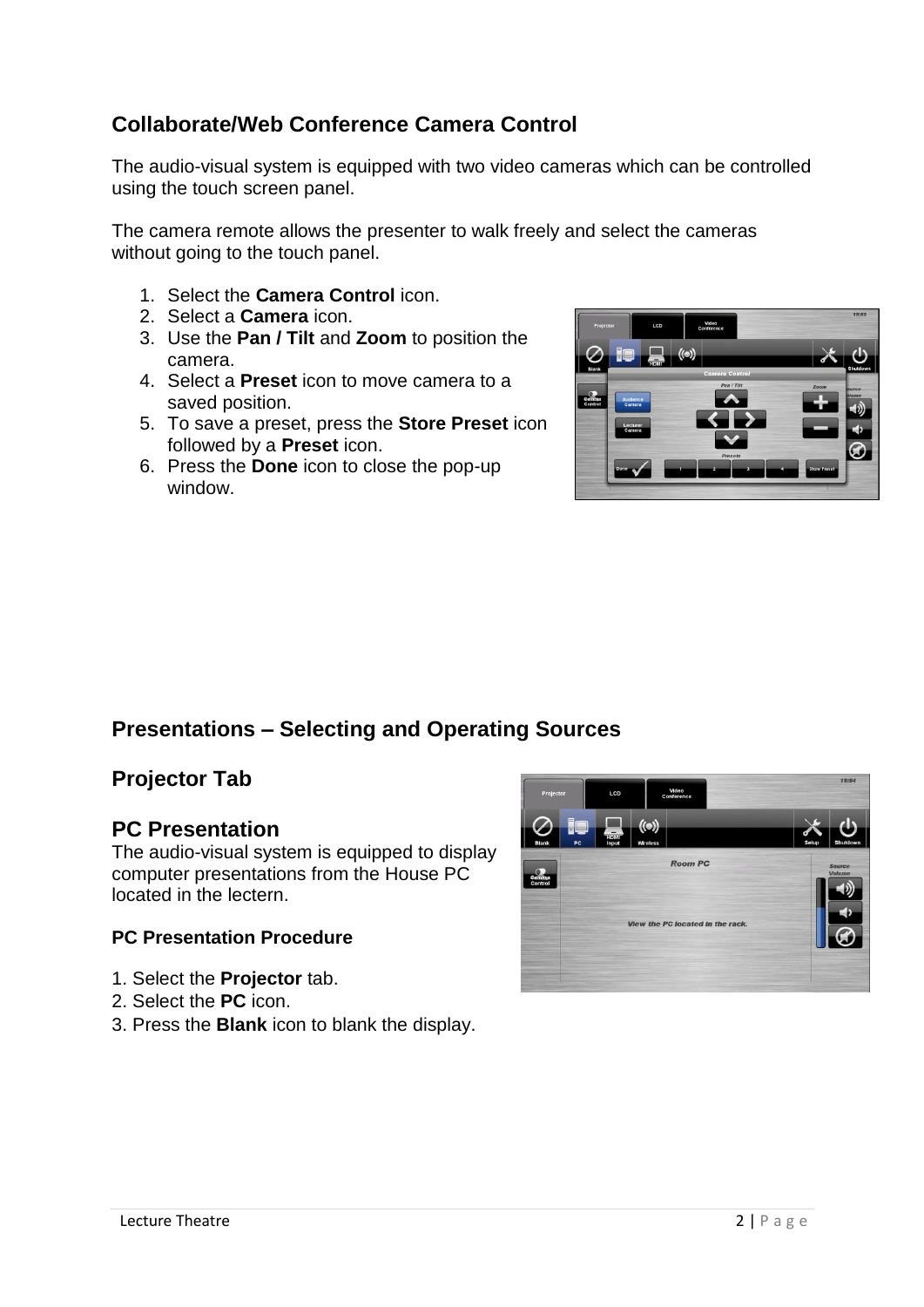## **Laptop**

The audio-visual system is equipped with an HDMI input allowing the user to connect a laptop computer or document camera.

- 1. Select the **Smart Board** tab or the **Projector** tab.
- 2. Select the **Laptop** icon.
- 3. Press the **Blank** icon to blank the display



## **Connecting a Laptop**

- 1. Connect a **laptop** to the AV console rack input using an HDMI cable.
- 2. Turn **on** the laptop.
- 3. Configure the **laptop** to direct the video image to an external video display. Switching to an external display is usually done using one of the Function keys (E.g. Function + F3 or F5). Consult the laptop's help files for more information. .

## **Wireless Presentation**

The audio-visual system is equipped with a wireless presenter to allow the user to present using a wireless laptop computer.

#### **Downloading Wireless Presenter Software (only required the first time)**



See Instruction sheet - **Wireless Presenter**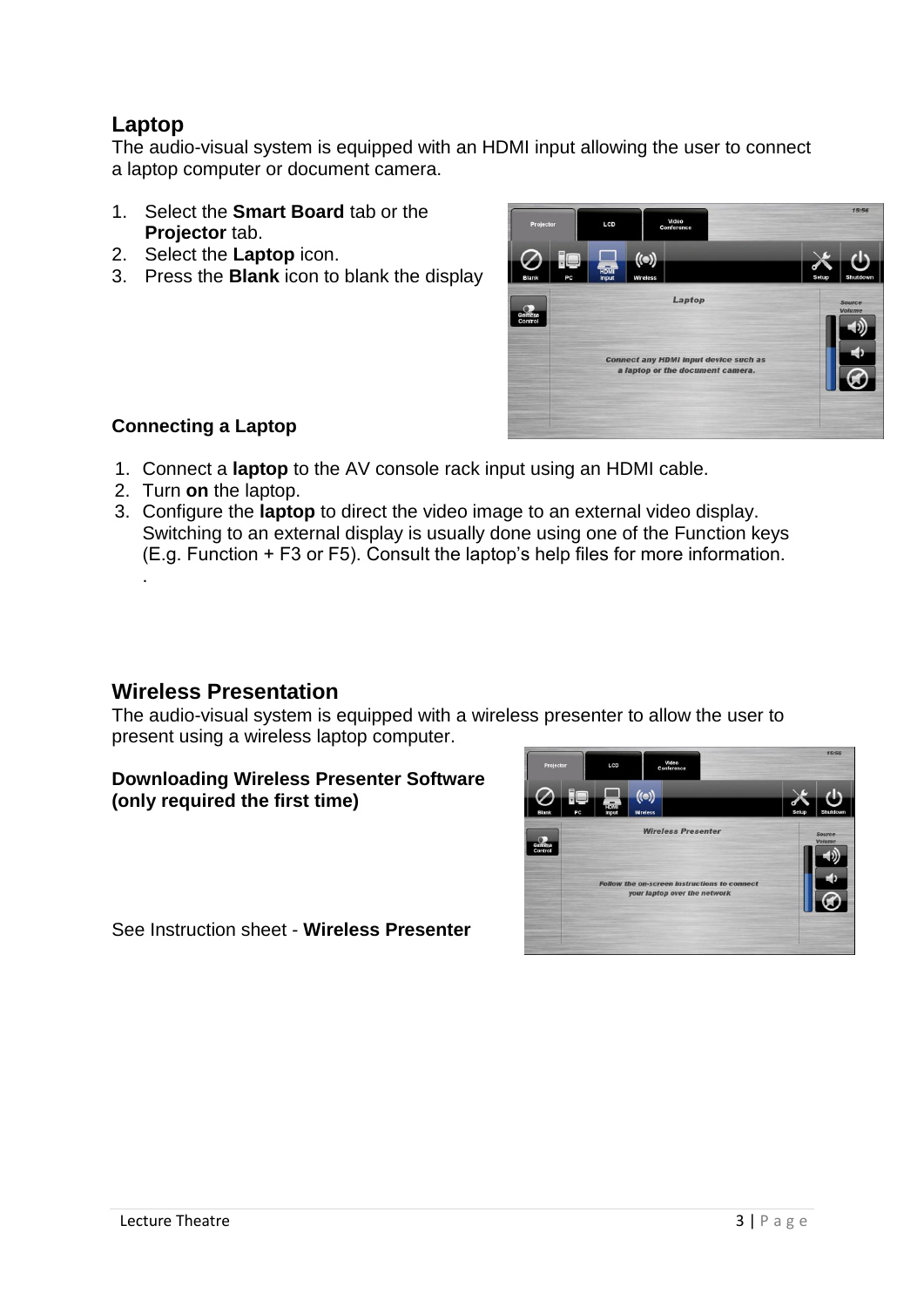## **LCD Tab**

By default the audio-visual system will display the selected option on the Projector tab on both the projector and Monitor.

Complete the following to display separate presentations on the Projector and the **Monitor** 

For example:-

- 1. Select the **Projector** tab for the input to display the presentation on the projector screen.
- 2. Select the **Monitor** tab for the input to display the presentation on the LCD.

## **Follow Projector Presentation Procedure**

- 1. Select the **LCD** tab.
- 2. Select the **Follow Projector** icon.
- 3. Press the **Blank** icon to blank the display.



# **Video Conference Presentation**

The audio-visual system is equipped to display video conference calls. Use the Video Conference tab to establish and control a video conference call. Use the Video Conference presentation page to display a current video conference call.

**NOTE**: The Video Conference option from within the Projector or Monitor tab is only available when in video conference mode and there is a current video conference call in progress. Otherwise, this option is not available

#### **VC Presentation Procedure**

- 1. Enter Video Conference mode and establish a conference call.
- 2. Select the **Projector** tab or the **Monitor** tab.
- 3. Select the **Video Conference** icon.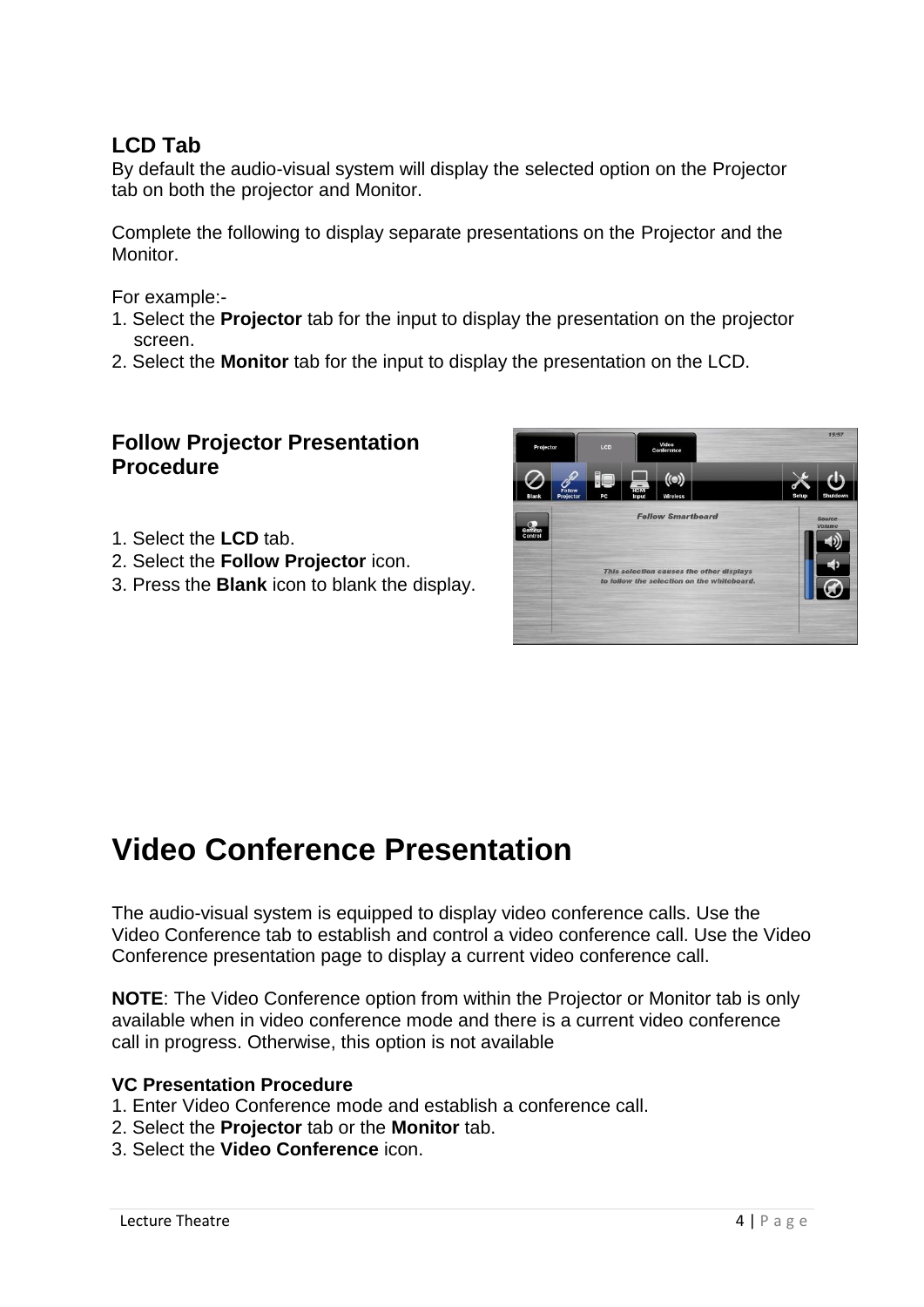# **Video Conferencing**

## **Video Conference Dialing**

The system features video conference dialing that allows manual dialing and calling of video conference calls.

## **Video Conference Dialing Procedure**

- 1. Press the **Video Conference** tab.
- 2. Select the **Dialing** icon.
- 3. Enter the contact number/address using the numeric keypad of the **keyboard** or via the **keyboard** icon.
- 4. Press the **Call** icon to connect the call.
- 5. Use the **Privacy** icon to disable outgoing audio.
- 6. Use the **Volume** controls to adjust the incoming volume level.
- 
- 7. Press the **Remote** icon to display simulated remote control icons.
- 8. Press the **PIP Layout** icon to display and change the picture-in-picture image.
- 9. Press the **End** icon to disconnect the call.

### **Menu Controls**

- 1. Press the **Enter/Menu** icon to display the on-screen menu.
- 2. Use the  $\rightarrow \rightarrow \rightarrow$  icons to navigate around the on-screen display menu.
- 3. Confirm selections by pressing the **Enter/Menu** icon again.
- 4. Press the **Back/Cancel** icon to cancel a selection or exit the on-screen menu.

## **Video Conference Phone Book**

The video conferencing system features an integrated Phone Book. The phone book provides a convenient way of establishing calls without needing to manually type long contact numbers.

### **VC Phone Book Procedure**

- 1. Press the **Video Conference** tab.
- 2. Select the **Phonebook** icon.
- 3. Select one of the **contact** icons to bring up the contact's name and number.
- 4. Use the Next ► or Prev  $\triangleleft$  icons to scroll through the phone book. Use the First  $\mathbf{M}$  or Last  $\mathbf{M}$  icons to jump to the beginning or end of the phone book.
- 5. Press the **Call** icon to connect the call.
- 6. Use the **Privacy** icon to disable outgoing microphone audio.
- 7. Use the **Volume** controls to adjust the incoming volume level.
- 8. Press the **End** icon to disconnect the call

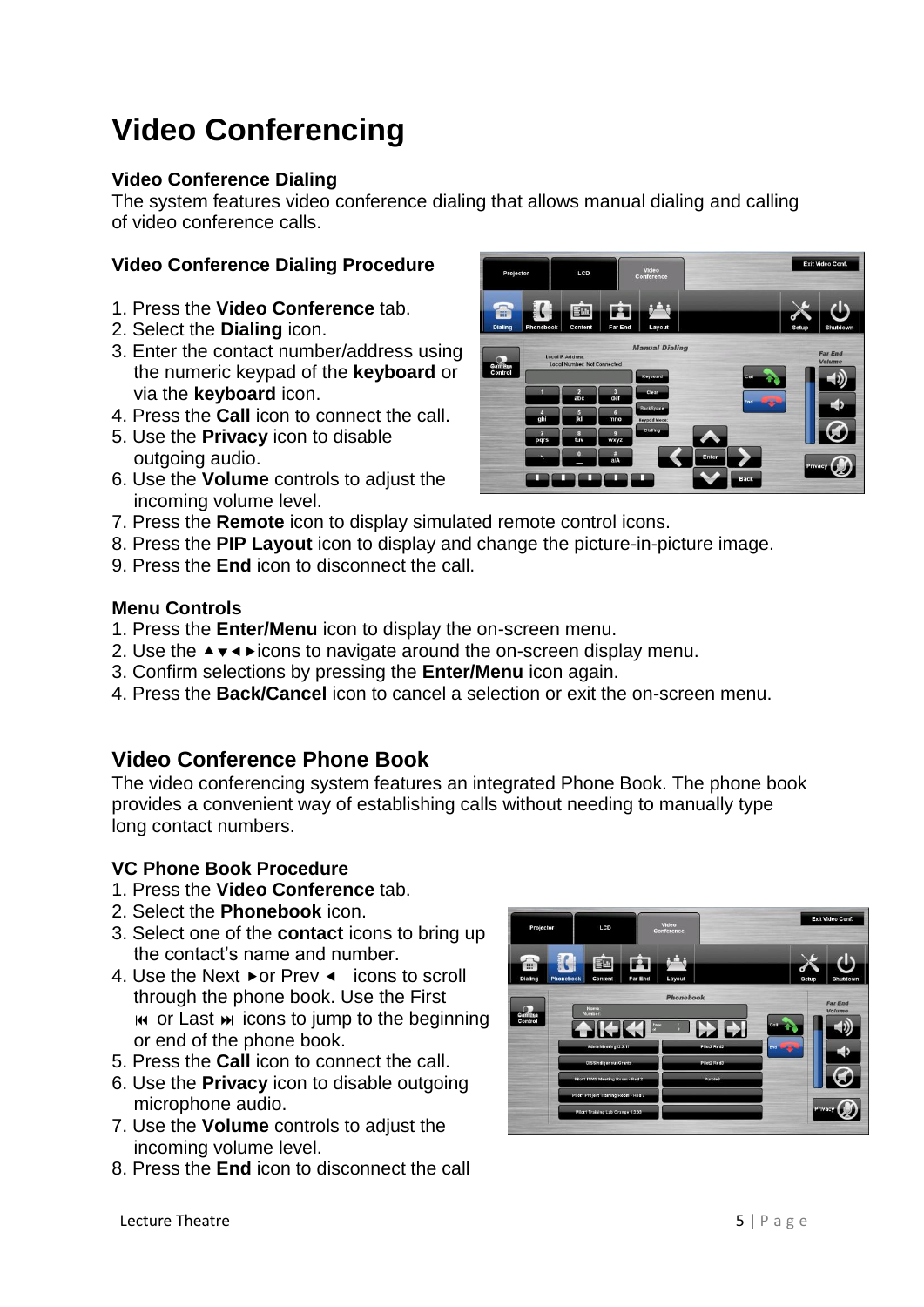## **Video Conference Send Content**

The video conferencing system allows users to select and control the near-end sources. The unit will send whatever source is selected to the video conference call.

## **VC Send Content Procedure**

- 1. Press the **Video Conference** tab.
- 2. Select the **Send Content** icon.
- 3. At the bottom of the screen select a source to be sent to video conference.
- 4. Press the **Send Content** icon to send the presentation.
- 5. Press the **Stop Sending** icon to stop sending the presentation.



## **Video Conference Camera**

The video conferencing system allows users to select and control the near-end video camera.

### **VC Camera Procedure**

- 1. Press the **Video Conference** tab.
- 2. Select the **Camera** icon.
- 3. Use the **A**  $\bullet$  **√**  $\bullet$  **icons and Zoom** icons to position the camera.
- 4. Select a **Preset** icon to move the camera to a pre-configured position.



### **Video Conference Far-End**

The video conference system allows users to control the far-end camera that is connected to the receiver's VC system. This feature allows users to fine tune viewing angles and zoom based on the near-end perspective. To use this feature, the receiver's system must support this feature and be configured to permit Far-End control.

### **VC Far End Procedure**

- 1. Press the **Video Conference** tab.
- 2. Select the **Far End** icon.
- 3. Select a **Source** icon.
- 4. Use the **A∀** The icons and **Zoom** icons to adjust the far-end camera angle.
- 5. Alternatively, select one of the three **Preset** icons to load a preconfigured viewing angle. These presets are configured by the far-end user.

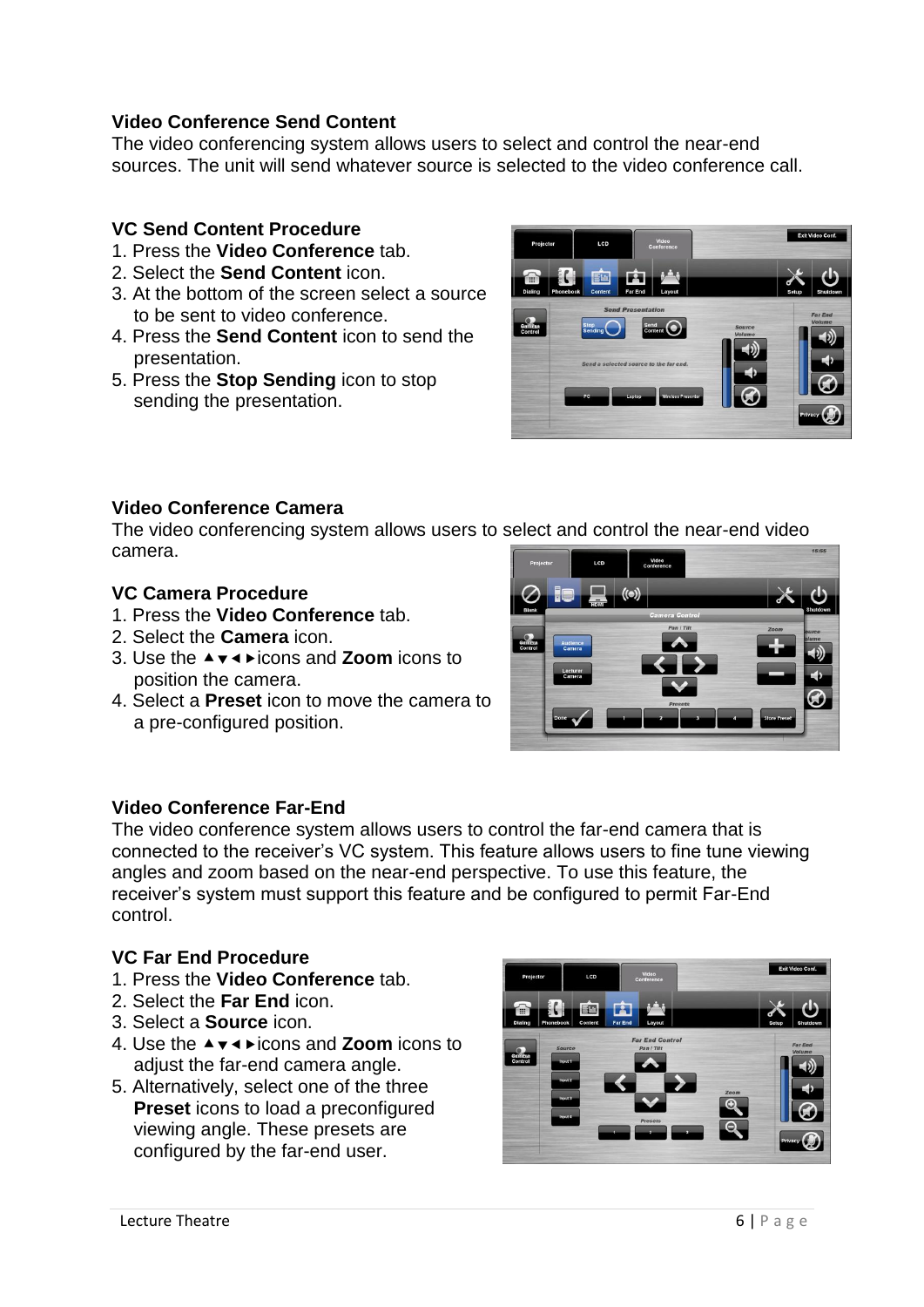## **Video Conference Layout**

You can adjust how the video conference is displayed on the local screen.

- 1. Press the **Layout** Tab
- 2. Turn the **Self View** on/off
- 3. **Move PIP** changes the location of the self view.
- 4. There are three screen layouts when sending content. Choose these with the **Single** button, the **Prominent** button or the **Overlay** button.



## **End Video Conferencing**

Pressing the **End** icon from the Dialing or Phonebook pages will disconnect the current conference call.

Pressing the **Exit Video Conf.** icon will disconnect all calls and exit the video conferencing mode.

A pop-up warning will allow the user to confirm this selection.

Press the **Yes** icon to end video conferencing.

Press the **No** icon to resume video conferencing